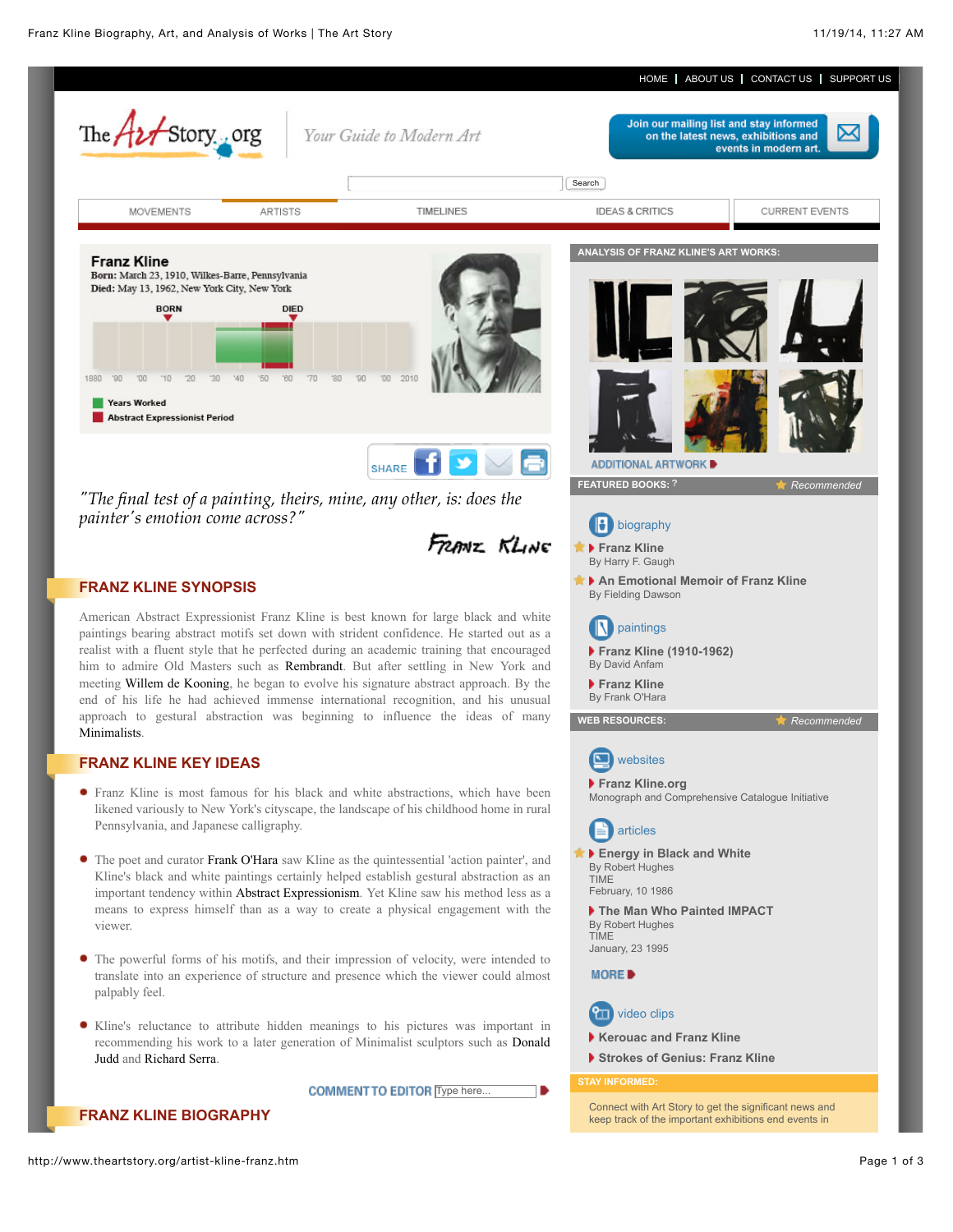#### Childhood

Franz Kline was born and raised in Wilkes-Barre, Pennsylvania, a small coal-mining community that offered few opportunities for artistic development. His childhood was marred by a complicated relationship with his parents. His father, a saloon keeper, committed suicide in 1917, when Kline was only seven years old. His mother later remarried and sent her son to an institution for fatherless boys, which the artist referred to as "the orphanage."

#### **MORE**

### **FRANZ KLINE LEGACY**

Although Kline's death received much attention in the press, his fame declined in subsequent years and his work was not seriously revisited until the art market boom of the late 1980s. However, a new generation of Minimalists found much of interest in his work. They rejected the heroics of his gestures, and their aura of lofty nobility, but they were attracted by the way the viewer could feel energized by the architectonic forms of his motifs. What to some critics seemed like references to architecture then became almost real built surfaces in the work of artists like Donald Judd and Richard Serra.

# *Original content written by [Ivan Savvine](http://www.theartstory.org/about_us.htm#savvine)*

Edited and published by The  $A$  Story Foundation

**COMMENT TO EDITOR** Type here...

## **FRANZ KLINE QUOTES**

"If you're a painter, you're not alone. There's no way to be alone."

"The nature of anguish is translated into different forms."

"You instinctively like what you can't do."

"It's a wonderful thing to be in love with The Square."

"You paint the way you have to in order to give. That's life itself, and someone will look and say it is the product of knowing, but it has nothing to do with knowing, it has to do with giving."

"I paint the white as well as the black, and the white is just as important."



**LEAVE A COMMENT OR SUGGESTION BELOW**

quarterly basis, but we update the Facebook and Twitter feeds much more regularly. **[Join our Mailing List](http://www.theartstory.org/contact_mailing_list.htm) [Join our Facebook Page](http://www.facebook.com/TheArtStory) [Follow us on Twitter](http://twitter.com/TheArtStory) DONATE:**

modern art. We send a newsletter to our email list on a

The  $A$ **z** Story Foundation

[We need your donation to maintain and grow The Art](http://www.theartstory.org/donate.htm) Story Foundation. **[Click here to help us](http://www.theartstory.org/donate.htm)**